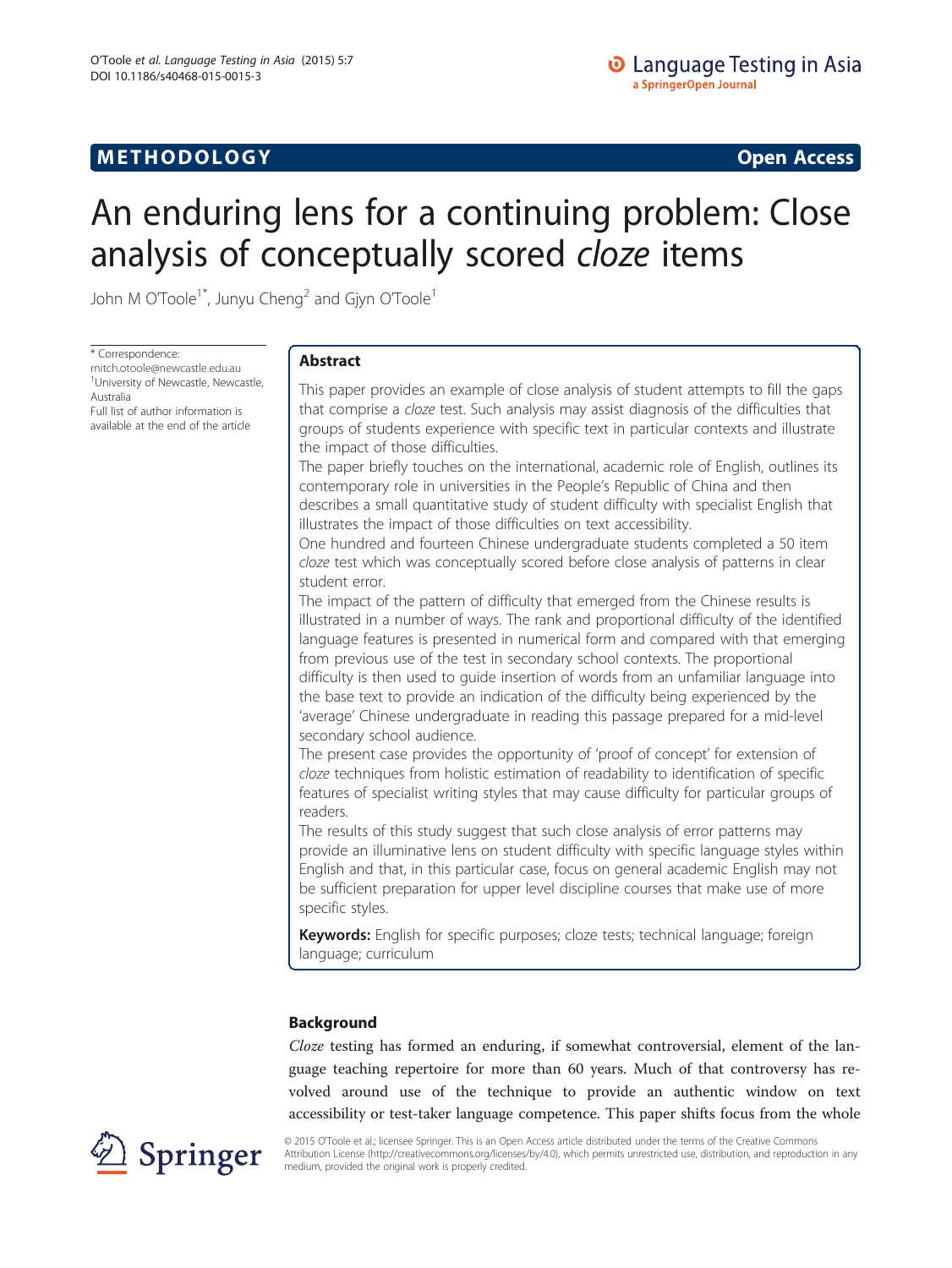to the parts and describes a use of the technique to expose the specific difficulties that a particular group of students experience with specialist text. It represents an expansion of the conceptual scoring approach to interpretation of 'clozed' text. Close analysis of the clear errors that students make in attempts to fill gaps produced by the cloze procedure has the potential to predict the level of difficulty that students may have with other such text. Instructors often view the text they set as unproblematic and they may find the results of such analysis more convincing than general exhortation.

The *cloze* procedure has roots stretching back to attempts to quantify intelligence by Ebinghaus and Minkus in the late nineteenth century, providing the somewhat odd label, derived from the German clozure. The technique resurfaced in the mid-twentieth century (Taylor, [1953\)](#page-13-0) before being popularised in the 1970s by Oller and his coworkers. The numbers provided by *cloze* techniques continue (Gellert & Elbro [2013](#page-12-0)) to be used to compare "the readability of texts, the language proficiency of students, the intelligibility of a given author" (Oller & Jonz [1994](#page-13-0) p. 13).

Construction of cloze tests usually involves the deletion of a random word in the second sentence of a passage, then the deletion of every fifth (or seventh, ninth, eleventh or thirteenth) word thereafter until the desired number of words (usually 50) have been replaced by blanks (or a range of possible alternatives). A specific group of readers then tries to replace the words deleted from the particular passage. As Brown ([2013](#page-12-0)) indicates, other variants of the technique include 'tailoring' of various sorts, so that test may involve deletion of words that produce the greatest degree of discrimination between students (as Brown himself did), deleting only content words (as can be seen in the 'activity' sections of many secondary school textbooks) or words of particular grammatical classes (as Tong et al [2014](#page-13-0) did for Chinese conjunctions).

The words which readers suggest to replace deletions can be scored strictly (where only exact replacement of the word deleted will be coded as correct) or conceptually (where various synomic or otherwise meaningful alternatives might be acceptable). The group average of acceptable responses is interpreted as an estimate of the access the particular group would have to the meaning of the specific text.

However smooth the preceding account may appear, the controversy that emerged mid-century has never really faded. Spolsky [\(2000\)](#page-13-0), referred to cloze as a "fad" (page 544) that required "selling" (page 545) in the face of doubts regarding its usefulness that were almost a decade old by the end of the 1960s. However, Stansfield [\(2008\)](#page-13-0) went so far as to refer to the 1970s as the "decade of John Oller" (page 312). Nonetheless, there is contemporary disquiet about the naïve use of overall *cloze* scores (Brown [2013\)](#page-12-0) and the methods that are used to defend their use (Sadeghi [2013](#page-13-0)).

Much of the controversy revolves around general interpretations of holistic results from raw, un-trialled tests that accumulate data from deletions representing items of widely differing difficulty. Conversely, cloze tests seem ideally suited to matching groups of *particular* students with *specific* styles of language, or to exploring the degree of mismatch. Patterns of student difficulty that emerge from close analysis of clear errors may guide instructor preparation and use of material that is supportive of student learning. A closer account of student difficulty with particular specialist styles may help institutions to respond more adequately to expanding student populations and to determine an appropriate balance between general and specific purpose language courses.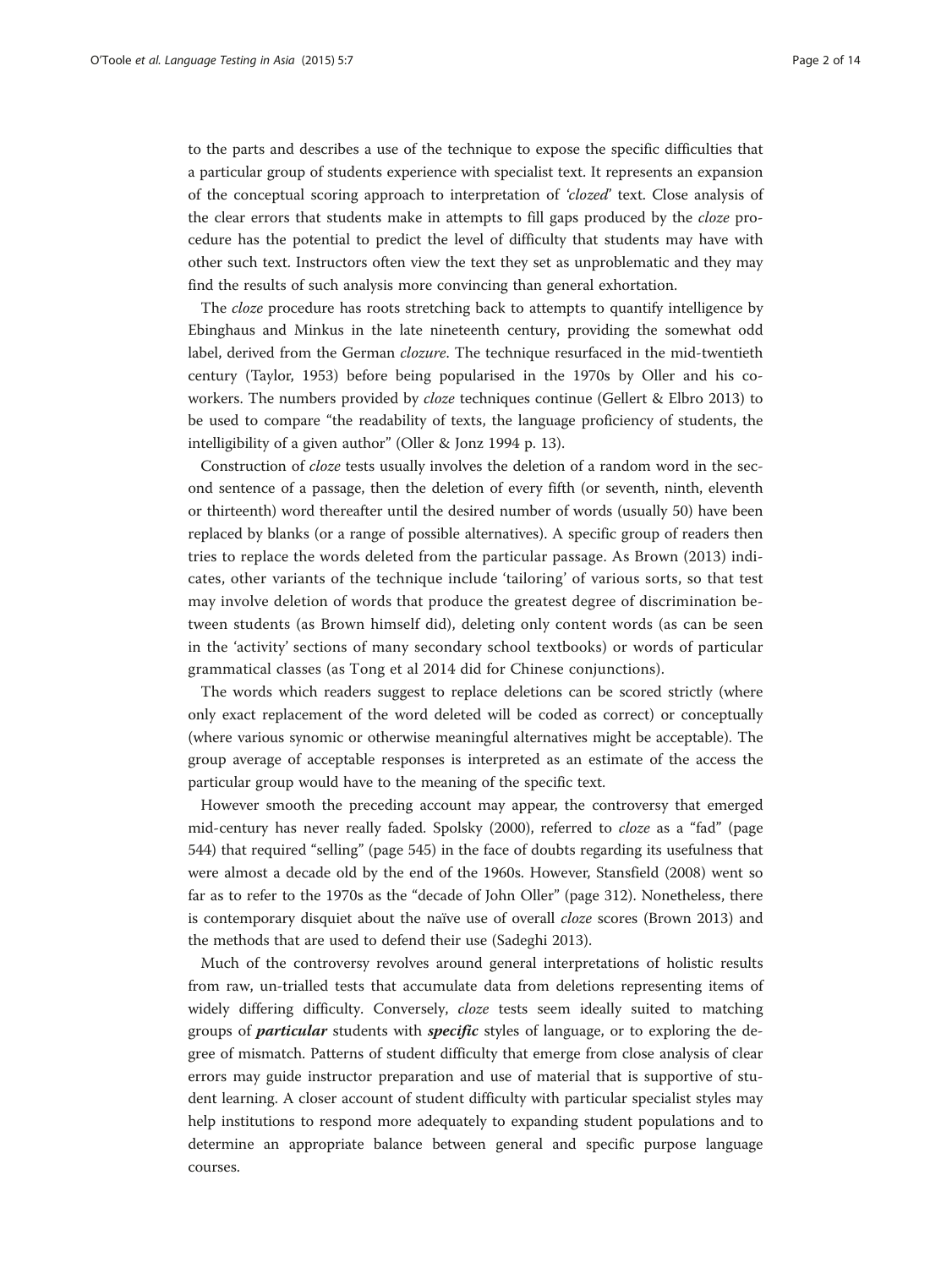Universities are recruiting more international students and increasing numbers of people from outside the traditional local tertiary-oriented population have begun university study. Success for such 'non-traditional students' is far from assured in contexts that have been slow to adapt to this 'massification' (Fowler, [2008](#page-12-0); Leathwood & O'Connell, [2003\)](#page-13-0) and the role of wider tertiary literacy in relation to student success has emerged as a substantial issue of concern (Absalom & Golebiowski, [2002;](#page-12-0) Allan et al., [2013](#page-12-0)).

Parallel with this recent expansion, the rapid developments in science and technology occurring over the past 65 years have prompted more specific concern about how students read, understand and use science text in particular. Concern for the specific style of English used in Science is only part of the wider field of 'English for Specific Purposes' but the early recognition of the problems that scientific writing causes for learners makes it of enduring interest. Reviews indicate that the language of laboratory, educator, book and examination continues to thwart secondary school pupil and undergraduate student access to science, prompting teacher attempts to help those learners (O'Toole, [1996;](#page-13-0) Rollnick, [2000](#page-13-0), Hand et al, [2010\)](#page-12-0). Specialist staff can nonetheless remain unaware of the difficulties that their particular language style can cause for outsiders such as students.

China is an interesting example. It is a non-English speaking context, with a long tradition of independent scholarship, moving towards a position of great economic strength. The social and economic development of the People's Republic is diminishing historic disparities (Salager-Meyer [2008\)](#page-13-0). This development has produced noticeable increases in student enrolment in Chinese universities. For example, the number of registered university students has risen from 6.4 million in 1995, through 23 million in 2005 to 27 million in 2007 (Zhou, [2009\)](#page-13-0). China has a long history of examinationdriven learning and contemporary testing causes some concern (Fan & Jin [2013](#page-12-0)).

Degrees in English for Specific Purposes have been offered by Chinese universities for a generation or more. Graduates from such courses often staff other foreign language departments. Undergraduates either major in English, or study the subject as part of another degree. The national curriculum for the latter suite of 'service' courses is called 'College English' (CIP [2007](#page-12-0)). Ten million students sat the College English Test (CET) in 2008 and almost 18 million in 2012 (see [Jin 2014](#page-12-0) for an insider perspective of the development of this examination) and its influence can only be described as "pervasive" (Li et al., [2012\)](#page-13-0). The program leading to the CET normally occurs during the first two years of a four year undergraduate degree. There have been suggestions that extension for a further two years of more specialist language study could be useful.

College English provides more sustained and effective support for non-English majors than that which is available in many other contexts, including programs for foreign students in many English-speaking countries. Contemporary curriculum requirements essentially produce a general English program. Evaluation is considered to be a key to successful implementation and the summative phase usually takes the form of a pen and paper language examination; the CET is also available for web delivery but, at the time of writing, most students continue to take the paper-based test. It is therefore unsurprising that English courses in universities within China include rapid reading, intensive reading and extensive reading.

However, the difficulties that most students experience in their *technical* reading are not thoroughly dealt with in their College English courses. Consequently, it is also not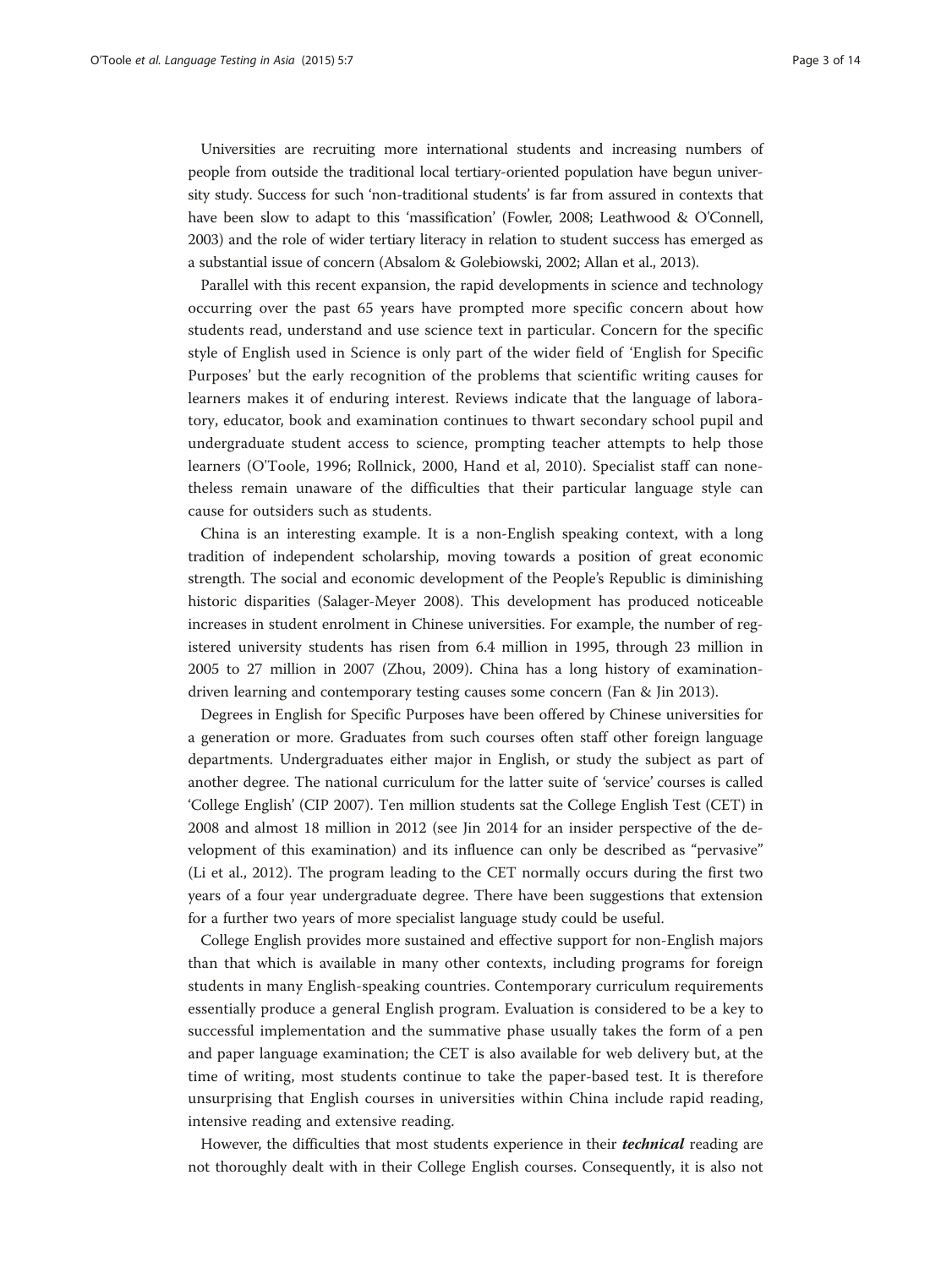surprising that there should be a widespread perception that university students, most graduates, scientific specialists, engineers and other academic workers all confront great difficulties in their technical reading which prevent them from effectively accessing specialist information in their work and study. Such perceptions have been quantified in the distinctive Hong Kong SAR context (Evans & Green, [2007](#page-12-0)) as well as in contexts beyond China (Mazdayasna & Tahririan, [2008\)](#page-13-0).

This interaction between a contemporary controversy in an interesting context and depth of work from other places prompted the present investigation of the utility of fine grained analysis of Chinese student attempts to replace deletions within a conventional cloze test. The over-arching research question is:

## Does detailed analysis of the entries that undergraduate students make into a cloze test based on a mid-secondary school passage expose the areas of difficulty that they might experience in their wider and more specialist reading?

This investigation may function as 'proof of concept' for the extension of analysis of cloze results from the holistic to the particular. This may be an attractive proposition because of the potential the cloze technique holds for the direct use of authentic text with particular groups of students who are expected to read that text as part of access to, remediation of and extension on the content of their discipline courses.

This paper builds upon an earlier investigation of secondary school student language difficulties O'Toole & O'Toole ([2004](#page-13-0)) The broad comparison of scientific reading performance between Chinese undergraduates who are EFL learners and other groups who speak English as their native or second language may provide insight into the challenges posed by reading scientific/technical material in English for both groups.

Beyond any 'proof of concept' function, the actual results in this case may be of interest for two reasons.

Firstly, undergraduates such as those participating in this investigation receive two years of College English and then move into the second half of their technical degree. This progression assumes that they will be able to read independently within their specialist area. The data from this study challenge that assumption.

Secondly, the performance of this group of students should be indicative of the language competence of Chinese-speaking students who may later attempt higher degrees that will require greater competence within specific styles of English. Such courses in Chinese universities and in English-medium universities both require students to read, understand and use technical text at an advanced level, regardless of the problematic nature of those expectations (Stokes & Martin [2008\)](#page-13-0). Language has been identified as a challenge when enculturating Chinese academics into western institutions (Jiang et al., [2010\)](#page-12-0) and it is reasonable to assume that it would be even more challenging for students. Although language is not the only source of difficulties in adjusting to English-speaking contexts (Zhou et al., [2008](#page-13-0)), there seems little doubt that it contributes to that difficulty.

Chinese undergraduate students have relatively limited access to English-medium contexts, suggesting that an existing test designed for younger, secondary school students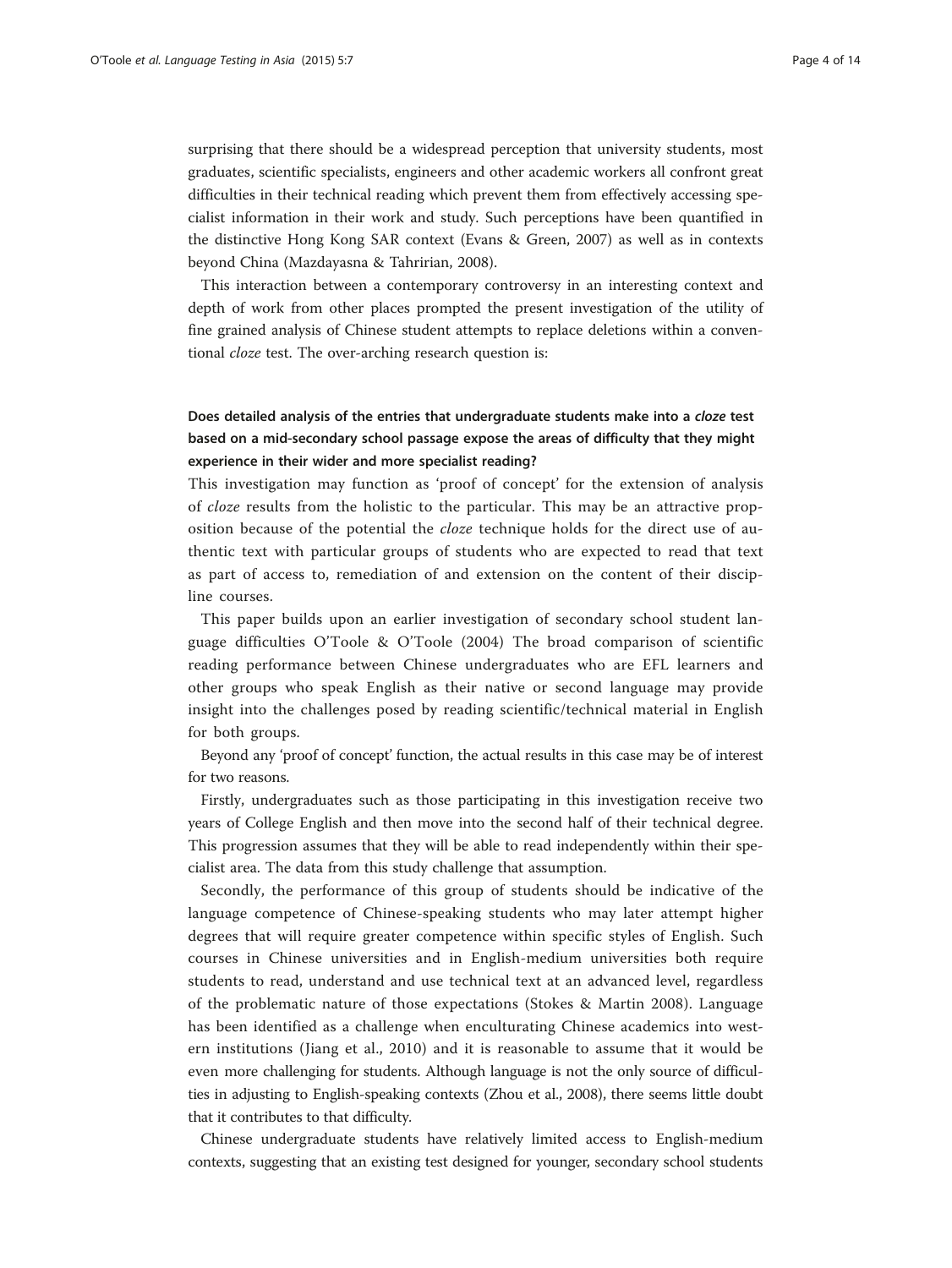might be appropriate for the present investigation. The clear difficulty of the clozure task suggests that close analysis may over-estimate reader language difficulties but the difference between the students in this study and those for whom the test was first prepared suggests that this would be unlikely to exaggerate difficulties in the present case. These undergraduate students are required to read texts that are potentially more challenging than that forming the basis of the secondary test. The features identified by the present investigation may indicate difficulties that are rarely recognized and assist lecturers and material developers to predict possible areas of student confusion with the specialist text they encounter when they progress beyond the general style that is the focus for College English.

## Methods

#### The Chinese undergraduate sample

In the present study, 114 Chinese sophomore students (19-20 years old) completed an existing test instrument (Additional file [1:](#page-12-0) Appendix 1, found in the separate Appendix file). These participants came from three different classes within various program majors. The individual major is less important in this investigation of the impact of a particular method of language analysis than it would have been if the primary focus was on the actual difficulty of these particular groups. Mandarin Chinese (or, more correctly, *Putonghua*) is the medium of instruction for most courses within the undergraduate student programs, although textbooks written in English may be used. The 114 students participating in this study were completing their second year of university study and, consequently, close to the end of their formal English instruction.

## The instrument

The present investigation exposes language difficulties through the use of a fifth word deletion cloze test based on a 320 word sample that dealt with human defences against infection. The base passage was drawn from pages 211 and 213 of a secondary school science textbook (Heffernan & Learmonth, [2001](#page-12-0)). The book was written for students in Year 9 (13-14 years old). The particular passage selected as the basis of the *cloze* test had a Flesch-Kincaid (F/K) readability grade of 11, which suggests that while it may have been challenging for its initial audience it should be accessible for Chinese sophomore undergraduates (F/K 'grade 14').

The 50 item test previously demonstrated a reliability of 0.94 (Cronbach's  $\alpha$ ) in use with a sample of 806 junior secondary school pupils (ages ranging from 12 to 16 years) from schools in Australia, Singapore, the Philippines and Great Britain. The data from this earlier use of the test was re-analysed for comparison with that of the present investigation. The 806 secondary students were divided between those who claimed a monolingual English-speaking background (127 students) and those acknowledging more diverse language backgrounds (English as an Additional Language or Dialect, 'EALD': 679 secondary school students). This large latter group renders comparison of the test results more valid than it might otherwise have been. Most of the secondary EALD group are studying in contexts where English is only part of the local language repertoire. The health-based topic of the passage might reasonably be expected to form part of the general knowledge of young adults and its intended audience of 13-14 year olds makes its use with 20-21 year old undergraduate students defensible.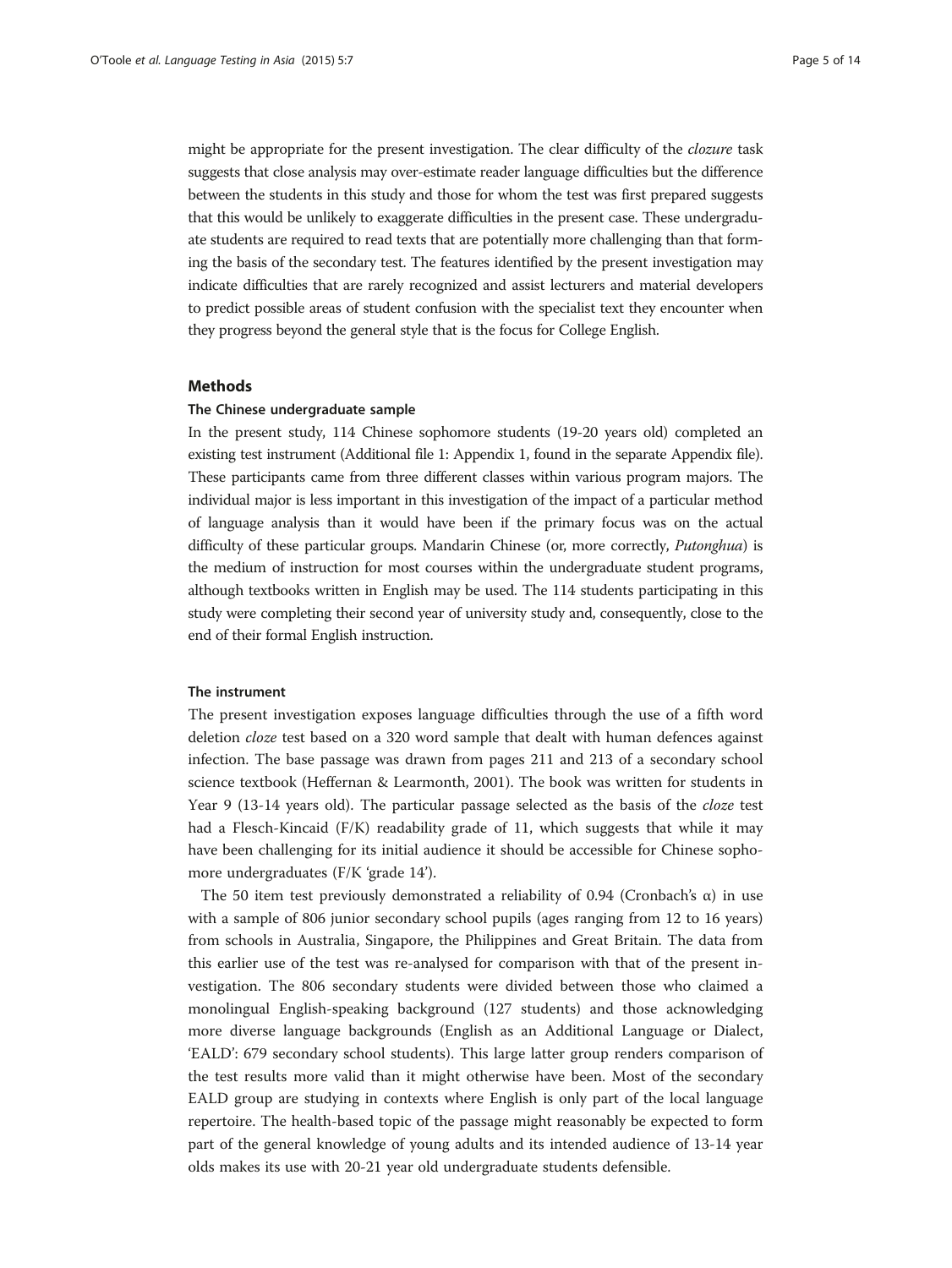#### Deletion categorization

Each word deleted from the passage was labelled once by its traditional, or dictionary, classification and then again by a more modern grammar descriptor. These groupings allowed the formation of language feature sub-tests and discussion of separate results for individual language features.

The dictionary classifications (Crystal [2000](#page-12-0)) should require little explanation for the present audience; however the more modern descriptors may be more problematic. There is no established consensus (or perhaps, more correctly, there are several extant positions) regarding description of the structure of English. The more recent grammar descriptors used in this study lean heavily on earlier work by Michael Halliday (for example, Halliday [1990](#page-12-0)), although neither the earlier application of the test nor the present investigation made use of complete lexico-grammatical interpretation (such as might be provided by application of Gerot and Wignell [1994](#page-12-0)).

In this paper, technicality (Herbert, [1965](#page-12-0); Martin, [1993](#page-13-0)) refers to the use of words which are either specific to the field ('fully technical') or used with particular meanings within that field ('semi-technical'). Technical (or semi-technical) words are often nouns but technicality is not restricted to words of that class. Word stacks (Strevens, [1977](#page-13-0); Trimble, [1985](#page-13-0)) are a well demonstrated feature of scientific writing that consist of strings of adjectives, or other items functioning as adjectives, preceding an eventual noun whose meaning they progressively modify. Word stacks are also sometimes called nominal groups; adjective stacks or piles; pre-modifiers; and noun phrases. Passive voice (Cooray [1965](#page-12-0), Kess, [1993](#page-12-0); Trimble, [1985](#page-13-0)) refers to verbs and is an impersonal characteristic of scientific writing. Cohesive devices (Connor & Johns, [1990;](#page-12-0) Halliday & Hasan, [1967](#page-12-0)) are words or phrases that tie discourse together, signaling links in meaning across text. More detail on deletion classification is available in O'Toole & Laugesen ([2011](#page-13-0)).

The two-stage categorisation was developed as a vehicle for encouraging pedagogical change in 'mainstream' classes (O'Toole [1998](#page-13-0)). For any such change to occur, nonlanguage trained staff must be able to identify examples of the features that they expect their students to access. This is more probable if the categories are familiar, or at least used in readily available resources. The retention of traditional categories in readily available dictionaries is a strong argument for use of the traditional grammar classifications in this context.

Nevertheless, it remains true that dictionaries are word-based and relatively unconcerned with features above the sentence level. More modern grammar categories can compensate for this shortcoming in explaining the impact of characteristic dictionary categories, thereby providing a framework that is sensitive enough to expose the difficulties being experienced by different groups of students, powerful enough to explain why such difficulties may exist and accessible enough to allow the possibility of the analysis being used by change agents.

#### Deletion analysis

The student replacements of the words deleted to form the test preserved as Additional file [1](#page-12-0): Appendix 1 were analysed in detail. Deletions which were filled with exactly the same word as was in the original passage were coded as instances of 'exact replacement'. Student suggestions of words which clearly fail to maintain the general meaning of the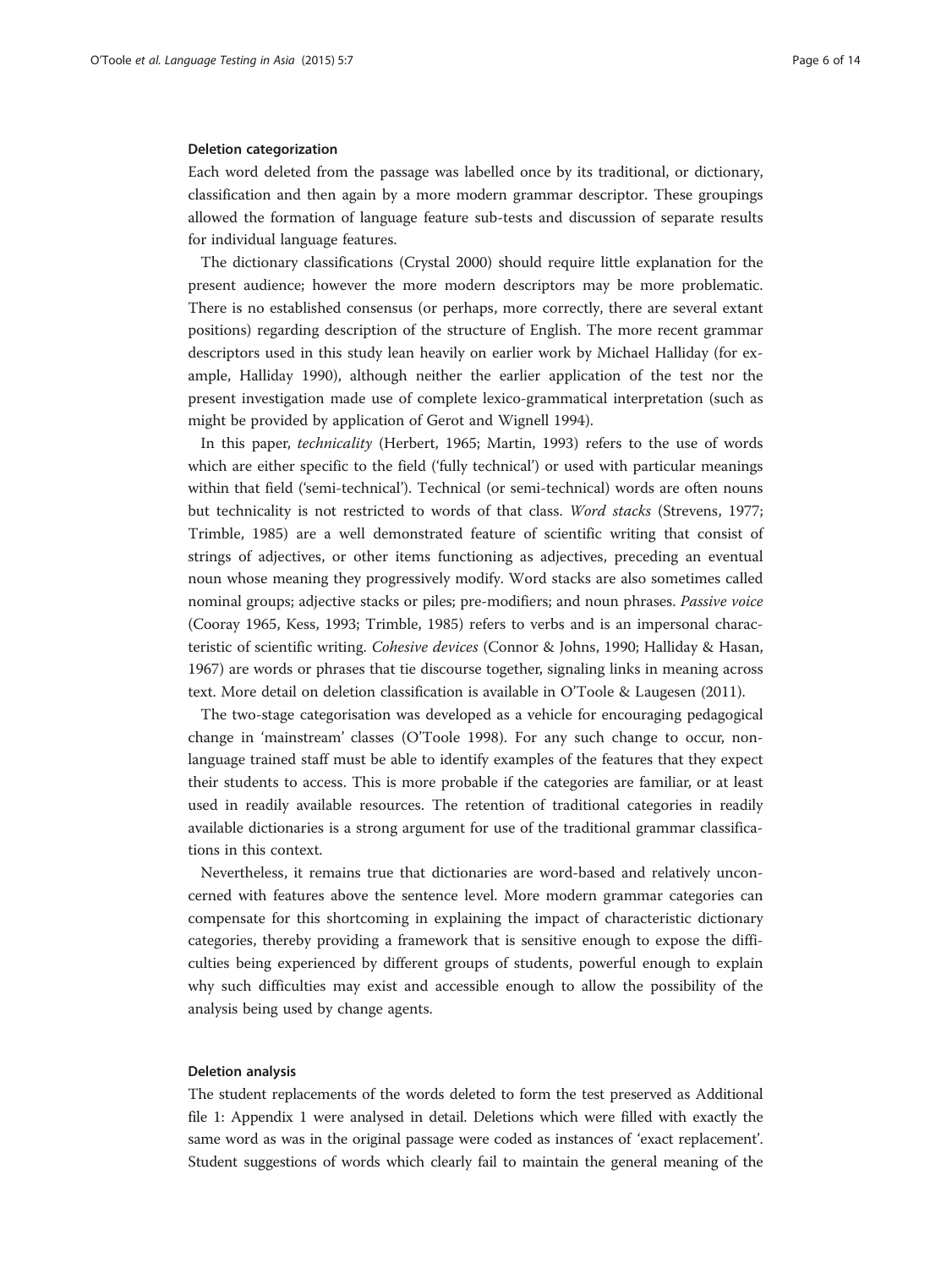passage were coded as 'error replacement'. A response was coded as 'conceptually correct' if it differed from the 'exact' term but its use maintained meaning in the passage. The broader conceptual scoring was based upon entries made by the most adept of the secondary school test takers in the earlier study. The marking guide produced for the earlier study was used in the present investigation to allow comparison of data emerging from school and university contexts (Additional file [1:](#page-12-0) Appendix 2, found in the separate Appendix file). To maintain consistency in conceptual scoring, all student scripts in the present investigation were marked by a single individual. Summing the exact and conceptually correct replacements yielded the 'conceptually correct total', while the sum of the clear mistakes yielded the 'error total'.

The low mean scores for *clozure* that are interpreted as ability to read text independently (eg., only 53% of deletions exactly replaced: Oller & Jonz [1994](#page-13-0), p.6) suggest that readers may have difficulty completing cloze tests. Consequently, both the notion of 'conceptually correct' to be applied and the nature of the text on which the cloze test is based are crucial to this study. If the base text is too difficult or if the conceptual filter applied is too fine, close analysis of student entry errors may over-estimate and/or misidentify student difficulty.

The notion of 'conceptually correct' used in this investigation is wider than that used in other studies (such as Kobayashi, [2002](#page-12-0)). The alternatives may not appear appropriate when the replacements are considered in isolation. For example, the wide range of alternatives accepted for item 36 (including  $any$ , some and the) all carry different meanings and would hardly be considered as synonyms. However, if the context of the passage as a whole is considered then it becomes clear that different students are reconstructing different passages while maintaining a semblance of the original meaning. This approach to conceptually correct coding recognises student response to the passage beyond the context of the words immediately surrounding the deletion. Comparison of Additional file [1:](#page-12-0) Appendices 1 and 2 (found in the separate Appendix file) would allow readers to reconstruct the range of various meanings students were building from the mutilated passage.

The use of a simple technical passage prepared for a much younger audience in combination with the application of a broader notion of correctness suggest that undergraduate difficulties may be under-recognised in this study, rather than over-stated.

If a student cannot suggest a deletion entry that maintains some meaning for part of a passage, it seems valid to assume that they have difficulty in understanding the deleted word. If they have difficulty with other words of the same type, the inference that a particular language feature is causing difficulty seems even more compelling. The error totals on the language feature sub-tests give an indication of student difficulty with particular features of the language of the test passage.

The test instrument seems fit for its limited purpose in this study and this methodology seems to avoid many of the objections to the cloze procedure raised in the literature.

#### Numerical analysis

Analysis was restricted to language feature sub-tests with reliabilities greater than 0.5 (Cronbach's  $\alpha$ ) in the previous study. The sub-tests for the dictionary categories *noun* ( $\alpha$  = 0.77), *article* ( $\alpha$  = 0.59), *verb* ( $\alpha$  = 0.81) and *preposition* ( $\alpha$  = 0.52) previously yielded defensible information as did the sub-tests for the more recent grammar descriptors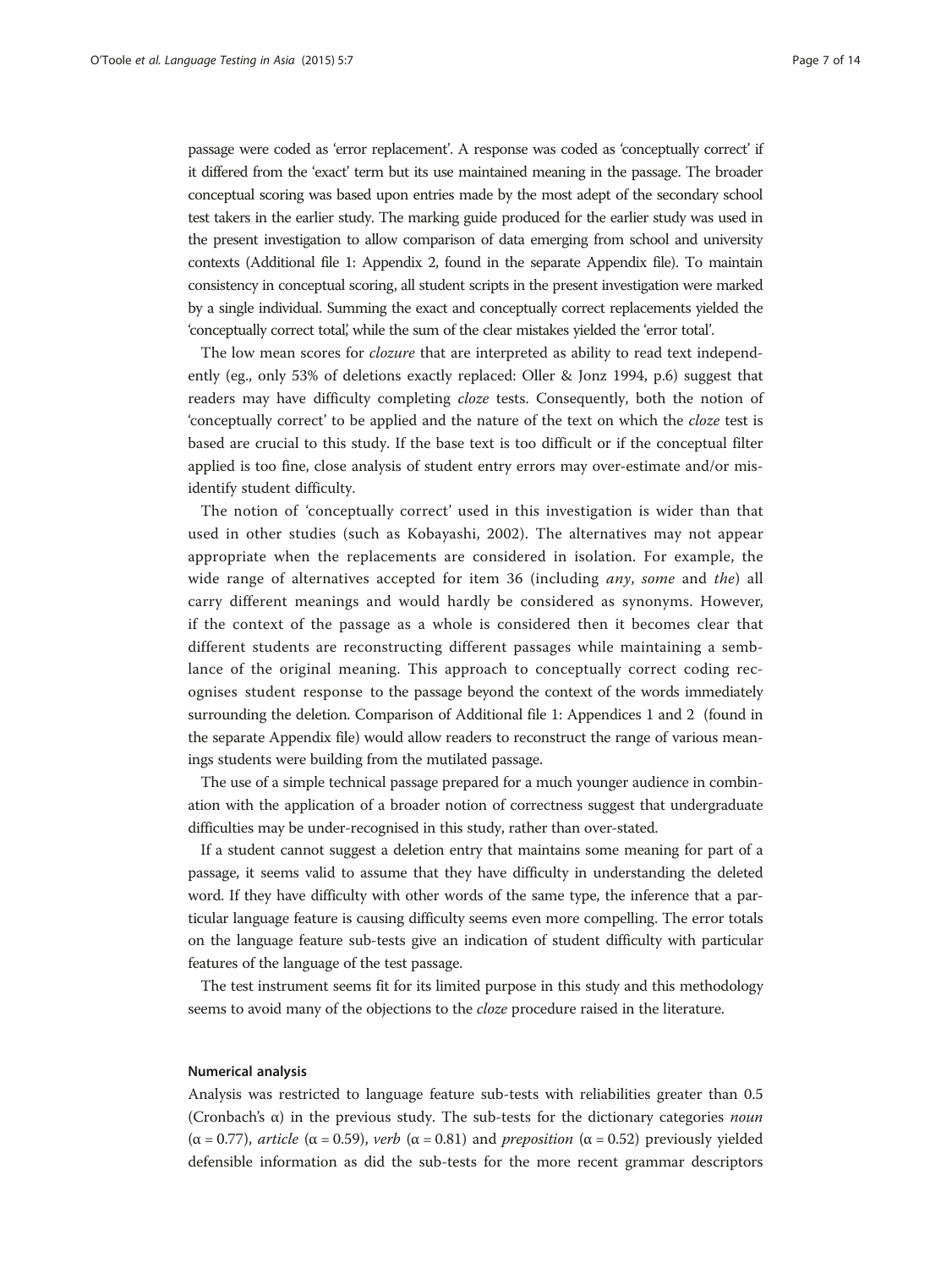technicality ( $\alpha$  = 0.69), word stacks ( $\alpha$  = 0.50), passive voice ( $\alpha$  = 0.60) and cohesive de*vices* ( $\alpha$  = 0.75). Table [1,](#page-8-0) contains both the sub-test means of the 114 Chinese undergraduates and some data emerging from previous work. The overall difficulty column rests on results from the test as a whole (50 items) while the sub-test columns yield a total of 40 dictionary category items and 36 more modern grammar category items. This is a consequence of discard of data from sub-tests that yielded inadequate reliabilities.

A multivariate analysis of variance (MANOVA) was used to compare the patterns of difficulty experienced by these 114 Chinese undergraduates with that suggested for 127 younger monolingual English-speaking pupils and 679 pupils who indicated that they used English as an additional language or dialect (806 secondary school students in all). These sample sizes (920 cases in total) ensure that the number of cases in each analysis cell will be substantially greater than the practical minimum of 30 and "MANOVA is fairly robust against violations of normality and equality of variance" under such conditions (Allen & Bennett [2010](#page-12-0) p. 146).

The boxplot, histogram and Q-Q plots supported this expectation in the face of significant responses to both Kolmogorov-Smirnov and Shapiro-Wilk tests of normality for the overall error distribution and for the language feature sub-tests. Preliminary regression analyses revealed relatively high tolerances for all language features within each set of categories (from 0.412 to 0.626 for dictionary categories and from 0.497 to 0.665 for more modern grammar categories), indicating that multicollinearity would not impede interpretation and partial regression plots indicated linear relationships between the language feature categories. As underlying assumptions were sufficiently met, separate MANOVA analyses were undertaken with the test as a whole, items categorised into dictionary (noun, article, verb and preposition) and more modern grammar categories (technicality, word stacks, passive voice and cohesive devices) entered as the dependent variable and student sample groups as independent factors.

Multivariate analysis of significance suggested that apparent differences, within and between the student sample groups, are robust enough to permit discussion: overall  $(df = 2;$  $F = 3.2$ ;  $p = 0.41$ ;  $adjR^2 = 0.005$ ) and for both dictionary ( $df = 2$ ;  $F = 12.08$ ; errdf = 1828;  $p = 0.000$ ) and more modern grammar ( $df = 2$ ;  $F = 41.99$ ;  $erdf = 1828$ ;  $p = 0.000$ ) item categories, with significance being equal under all tests but reported on the basis of Wilk's Lambda. Univariate comparisons were also significant ( $p < 0.01$ ).

#### Results and discussion

The Chinese results on the cloze test appear on Table [1,](#page-8-0) which also includes secondary school data from the same test, marked on the basis of the same protocol. The three groups providing data for this table have substantially different backgrounds. The Chinese sample are undergraduates drawn from a single university, while the more numerous secondary samples are drawn from a number of schools in four nations. This may raise questions concerning the generalisability of the results. However, the re-use of existing instruments with varying populations is common research practice. Furthermore, it is well to recall the research question that guides this investigation. The 'proof of concept' function of this study makes recognition and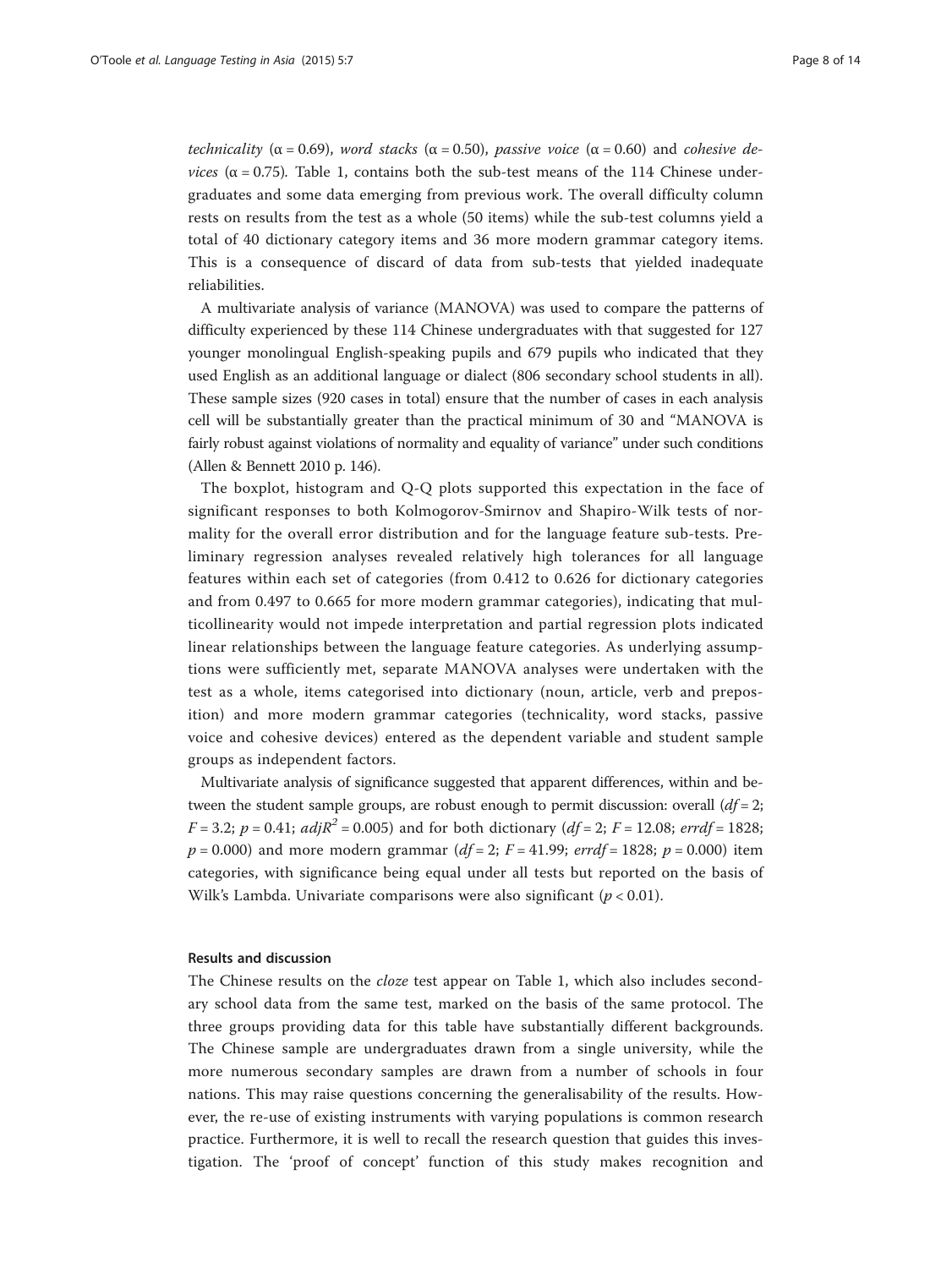#### <span id="page-8-0"></span>Table 1 Mean Sample Difficulty on English Language Features

| <b>Student Sample</b>       | No. of Noun<br>pupils   |                    | At'cle           | Verb             | Prp'n            | <b>Tchltv</b>                                      | <b>Word Stacks</b> | Pas've Voice                                       | <b>Cohsy Device</b>               | Overall D'fclty  |
|-----------------------------|-------------------------|--------------------|------------------|------------------|------------------|----------------------------------------------------|--------------------|----------------------------------------------------|-----------------------------------|------------------|
|                             |                         | $\frac{a}{2}$      | %                | %                | %                | %                                                  | %                  | %                                                  | %                                 | %                |
|                             |                         | wrong              | wrong            | wrong            | wrong            | wrong                                              | wrong              | wrong                                              | wrong                             | wrong            |
|                             |                         | $n=18$             | $n=5$            | $n = 12$         | $n=5$            | n=10                                               | n=6                | $n=3$                                              | $n = 15$                          | n=50             |
| <b>U/G Chinese</b>          | 114                     | 53.17 (SD=13.73)   | 39.30 (SD=21.27) | 51.90 (SD=21.12) | 47.19 (SD=18.65) | 47.81 (SD=20.51)                                   | 32.02 (SD=19.97)   | 42.98 (SD=28.65)                                   | 37.60(SD=17.87)                   | 48.63 (SD=15.09) |
|                             | $Rank^{\circledcirc}$ 1 |                    | 4                |                  |                  |                                                    |                    |                                                    |                                   |                  |
| Secondary EALD <sup>#</sup> | Rank 2                  |                    | 4                |                  |                  |                                                    | 4                  |                                                    |                                   |                  |
|                             | 679                     | $42.89$ (SD=18.06) | 28.19 (SD=26.93) | 39.80 (SD=25.84) |                  | 48.22 (SD=23.80) 31.69 (SD=20.29) 18.14 (SD=18.63) |                    | 36.38 (SD=33.19) 46.55 (SD=19.03) 43.41 (SD=19.83) |                                   |                  |
| Secondary English           | 127                     | 47.55 (SD=23.18)   | 30.08 (SD=28.72) | 40.16 (SD=29.55) | 41.10 (SD=26.94) | 39.29 (SD=26.49)                                   | 25.33 (SD=26.05)   | 34.12 (SD=34.75)                                   | 45.88 (SD=23.36) 44.38 (SD=24.34) |                  |
|                             | Rank                    |                    | 4                |                  |                  |                                                    | 4                  |                                                    |                                   |                  |

Notes:

<sup>@</sup>Rank = Rank within category, most difficult = 1.

<sup>@</sup>*Rank* = Rank within category, most difficult = 1.<br>#EALD = English as an Additional Language or Dialect.

Table 1 is based on analysis of student responses on a single cloze test.

\*Student data was recoded so that a clear error = 1 and acceptable replacement = 0.<br>\*Cloze test deletions were classified by language category.

\*Cloze test deletions were classified by language category. \*Two SPSS routines were written ("dictionary categories" & "modern grammar categories").

These did the following:

1 count number of items representing a particular language category (eg., nouns) coded as clear error.

2 divide that number by the number of items representing that category (eg., nouns) deleted (in this case, 18) to give the mean category (in this case, noun) difficulty.

3 multiply that mean by 100 to yield a percentage.

4 average that mean across the particular student sample (114 students for the undergraduate Chinese group: 53%).

The top row language descriptors are discussed previously, in Deletion categorization. The number at the base of each heading refers to the number of deletions categorized as reflecting that descriptor.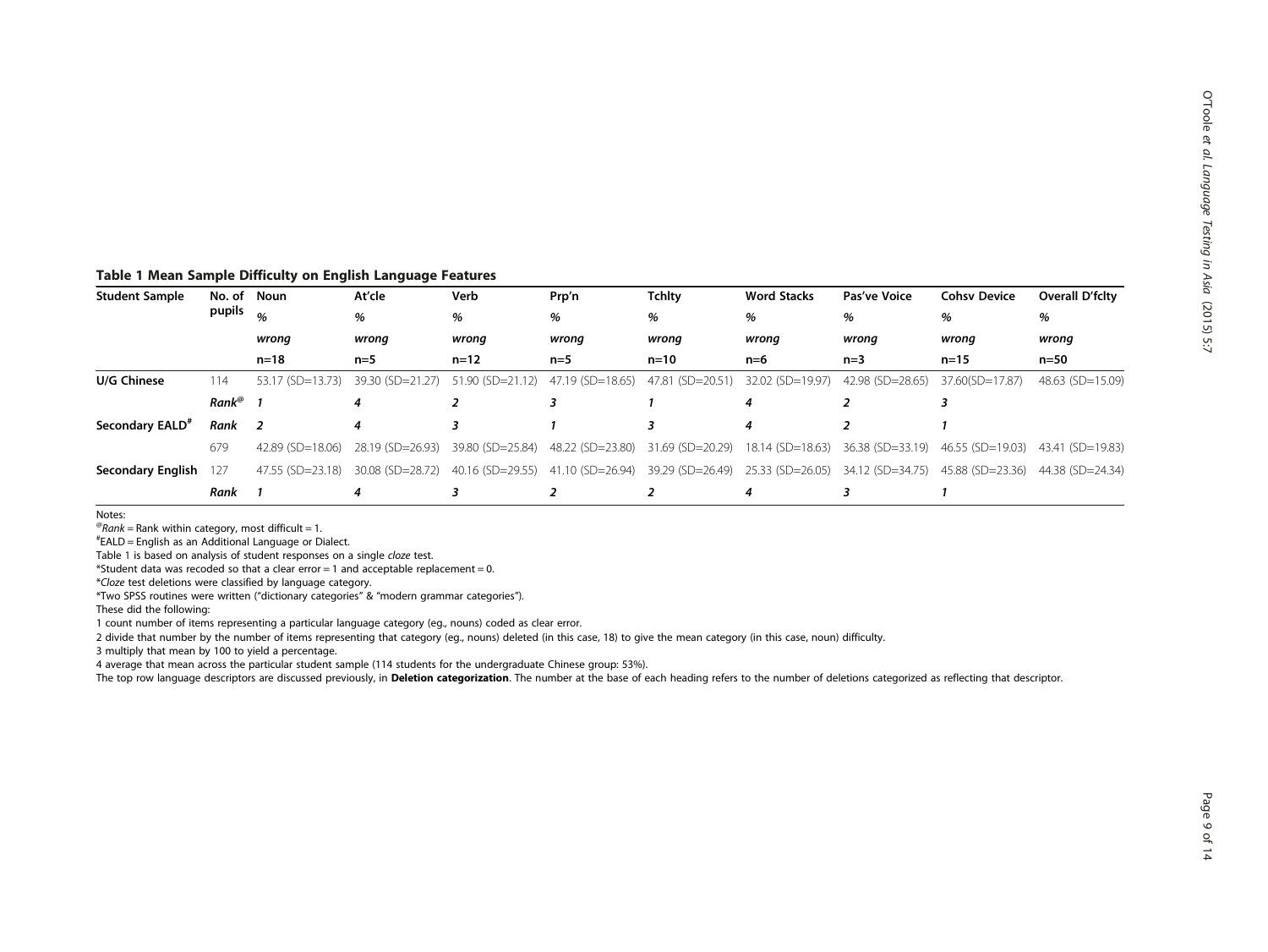comparison of overall patterns of difficulty more important than contrast between specific language features in isolation.

Table [1](#page-8-0) indicates that the three groups are all experiencing difficulty, although the pattern of difficulty varies somewhat. The difficulties assume practical importance when it is recognized that the results for all groups indicate the inability to provide broadly conceptually correct replacements for almost half of the deletions on this language test based on a passage from a mid-range secondary science textbook dealing with a topic of common interest. This suggests that any of these groups could experience difficulty in independently accessing such text, and further that they may have more trouble with resources that are more difficult to read.

It is evident that the Chinese undergraduate group experienced a greater degree of difficulty with more language features than either of the other two groups. The extent of secondary student difficulty may be somewhat surprising but the greater degree of difficulty of the undergraduate group is more so. The overall difficulties for the student groups on Table [1](#page-8-0) (extreme right hand column) are calculated from the error total score data. That is, Chinese undergraduates averaged 49% (24/50) clearly wrong on this cloze test. The 'average undergraduate' was unable to provide conceptually correct replacements for close to half of the words deleted from this passage from a mid-range secondary school science textbook. It appears that these Chinese undergraduates, contrary to expectation, might have more difficulty with specialist language than either group of their secondary counterparts. This echoes results derived from different methodologies in other contexts (such as Ward, [2009](#page-13-0)).

The 'Rank' figures that appear in each cell indicate the relative difficulty of the indicated language feature for that sample of students. The fact that Table [1](#page-8-0) suggests that the Undergraduate Chinese Sample found Technicality the most challenging of the more modern grammar categories (closely followed by the Passive Voice) is interesting. However, the fact that the Secondary English as an Additional Language or Dialect Sample had almost as much difficulty is of less interest than the fact that the EALD group found it to be the most difficult of that set of language features (as did their monolingual classmates). The Rank rows of Table [1](#page-8-0) are likely to be of greater practical significance than comparison between the average error scores themselves.

Table [1](#page-8-0) illustrates the potential that close analysis of student error in completing cloze tasks holds for recognising the patterns of difficulty being experienced by particular groups of students in reading specific text. Such recognition allows identification of specific problems and the development of particular ways of dealing with them.

The following passage should assist readers to appreciate the impact of the level of difficulty for student comprehension of discipline-specific texts, which the College English Requirements (CIP [2007\)](#page-12-0) suggest should be achievable for all those emerging from Chinese undergraduate courses. The version below adjusts the base text passage according to the pattern of Chinese difficulty exposed in Table [1.](#page-8-0) Half of the verbs, prepositions and nouns and one third of the articles deleted from the base passage to form the cloze test have been replaced by words drawn from an Irish folk song, simulating the difficulty which the 'average' of the participating undergraduates would encounter in trying to read this text.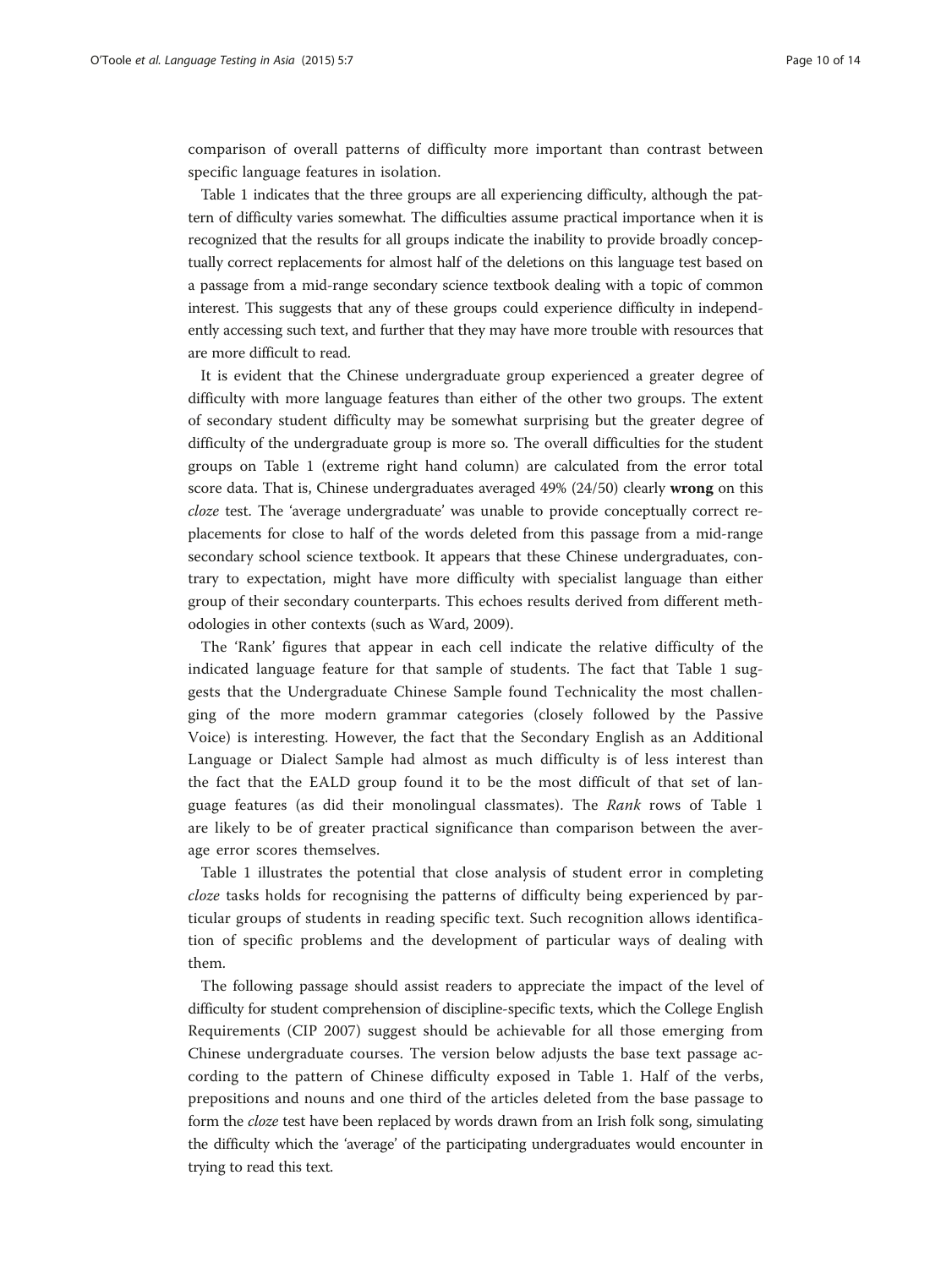#### Natural defences against infectious diseases

When disease-causing microbes try to invade our bodies, we have a number of natural defences, many of which will fight any infection.

1. Skin, mucus and 'bhaile

When unbroken, the skin on the outside of the body and the moist layers na the skin that line the mouth, nose and lungs díolta keep out unwanted microbes. Hairs to keep out disease-carrying theacht particles are contained in the nose, and any that get past the hairs into ba nose or lungs are fógairt by the sticky mucus, thar where tiny hairs, provided that they have not been killed by tobacco and marijuana smoke, remove mucus and trapped léanmhar quite efficiently. Bacteria that tsamhraidh the stomach are finally killed by its high acidity, although their spores can often pass through to the intestine. Gcreach in the tears can kill bacteria that try to invade the eyes.

2. White ngéibhinn cells

If the disease-causing léanmhar are able to get into the body through a burn or a wound, then the second line of defense bhuí into play, whereby any invaders are engulfed by some dhiaidh of scavenging white blood cells. Certain smaller white blood cells arrive in the blood and attack the invaders directly. Any leftover microbes and dead and dying cells are removed when a larger cell type dhiaidh later. Some invaders, such as worms, are too large anois white blood cells to engulf, so there is a third group of scavengers that seilibh enzymes outside their cell body, which then attack the bhreá of the invading parasites.

3. Inflammation and fevers

If ba invaders overcome this attack by the antibodies and white blood cells, they will consequently start to multiply. The body responds by sending in more white ngéibhinn cells and antibodies and at the same time it also tries to block off the area invaded.

It is worth recalling that the data on which this text mutilation took place are based on mean group difficulties. Those students whose performance falls below that mean will experience considerably more difficulty (O'Toole & King [2011](#page-13-0)). Such lowerperforming students are often the legitimate focus of instructor attention.

Detailed analysis of student attempts to 'cloze' the passage has yielded specific suggestions of particular difficulties. These results indicate that student difficulty extends beyond technical vocabulary. The fact that these Chinese undergraduates were unable to correctly replace almost half of the words deleted from the passage is a source of particular concern because their final years of undergraduate study will involve the expectation that they access tertiary textbooks written for native-speaking students. Those texts are considerably more difficult to read than the passage forming the basis of this cloze test.

## Conclusions

Detailed analysis of conceptually scored cloze items does appear to allow fine-grained analysis of areas of student difficulty for potentially useful purposes.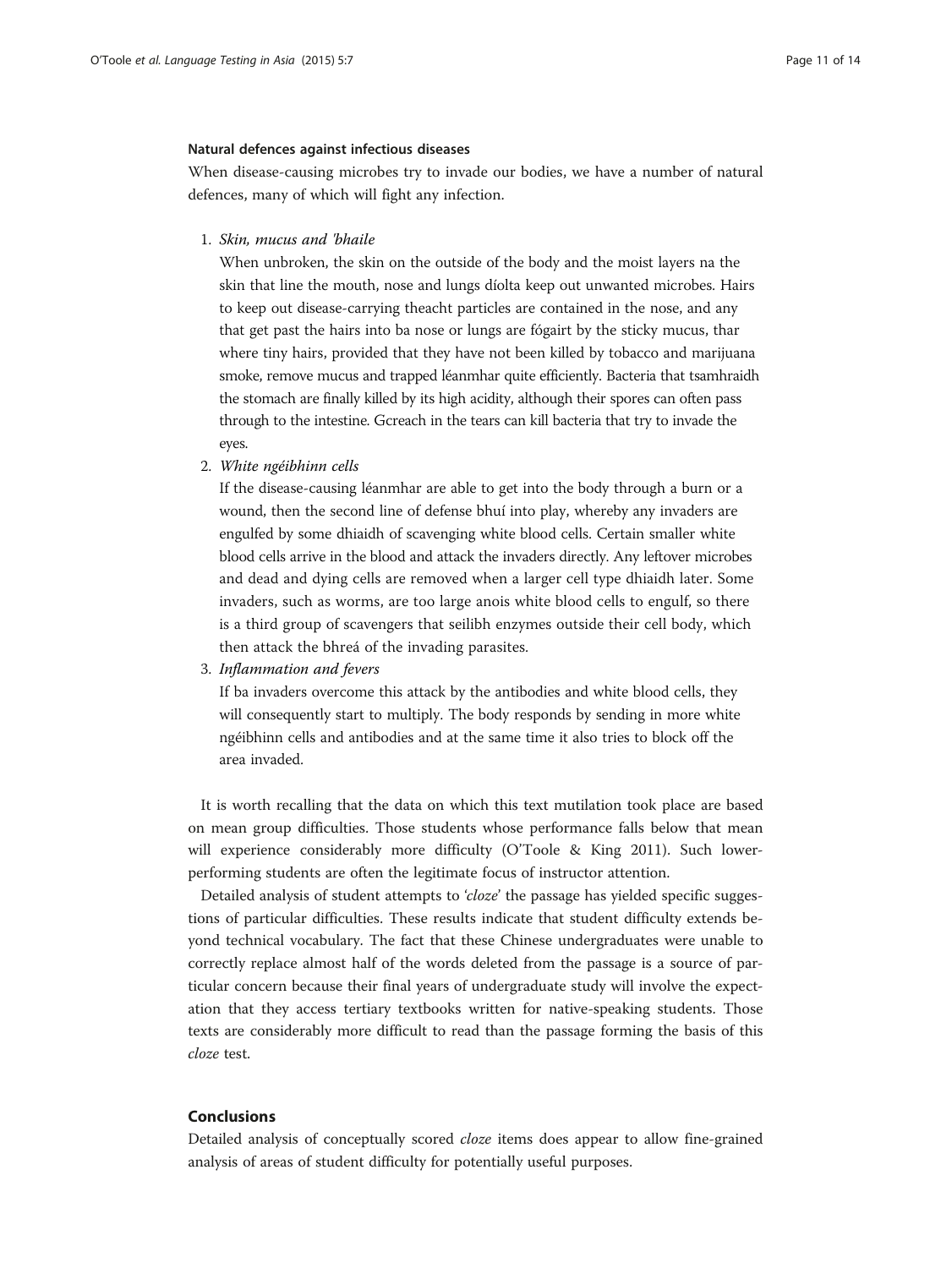Reference to the ranks presented on Table [1](#page-8-0) indicates that these undergraduates had predictable difficulties with nouns and associated technicality, compounded by 'stacking' words into complex noun phrases. They had similar difficulty with verbs and the passive structures that are characteristic of such science text. This science passage should have been relatively easy for them to access. Prepositions and articles serve to identify and locate information in science text and the fact that these students appear to be missing those connections, as well as the explicit cohesive markers that were present in the passage, on more than one third of their appearances further compounds the slightly greater level of difficulty described above. Inability to meet the deliberately loose standards of 'conceptual match' used in this investigation, in more than a third of the cases taken to represent those features, casts doubt on the ability of these students to access this resource with the ease that might have been expected. Close analysis of student attempts at clozure allows detailed description of student difficulty.

Such detailed analysis also allows comparison with other student groups. While the undergraduate students in this investigation had more difficulty with this passage than the linguistically diverse secondary group (EALD), the pattern of difficulty was not identical. The secondary EALD group found prepositions particularly challenging, which was less the case for the Chinese undergraduates, for whom prepositions were the third most challenging feature, rather than the first. This pattern was repeated for text cohesion. This may well be due to the greater amount of direct language instruction involved in the College English program compared to mainstream science classes in English-medium contexts. These substantive comparisons are of some interest and they could guide the preparation of focussed language material for specialist contexts.

There is the broader question of who might be interested in knowing that a particular group of 114 Chinese undergraduates were unable to replace an average of 39.30% of articles (2 from 5 deletions) or 51.90% of verbs (6 from 12 deletions) with a conceptually correct entry?

The key to this is the word 'particular'. This detailed analysis technique allows those responsible for student learning at any level to select a passage that could appropriately represent the type of text from which they expect their students to learn. They can then generate a cloze test from that passage. This allows instructors to determine the particular features of the specialist style represented by the passage that are causing difficulty for students within their particular group. In this context, the differing difficulty of the individual deletions is pivotal, rather than being a challenge to text reliability (as noted by Brown [2013\)](#page-12-0).

If it is possible to partition the group, it will also be possible to determine 'who' is having difficulty with 'what': 'who' being dependent on the sample sub-groups of interest and 'what' on the model of language chosen. The specific features of the specialist style that are isolated by this detailed analysis can be used to generate focussed language activities that could support 'Directed Activities Related to Text' (DARTs: UoC [2013\)](#page-13-0). Attention to the relative levels of difficulty being experienced by the particular group as a whole makes it possible to illustrate the impact of these difficulties on student understanding. This can be persuasive for specialist teachers who assume that the language style used within their subjects is transparent to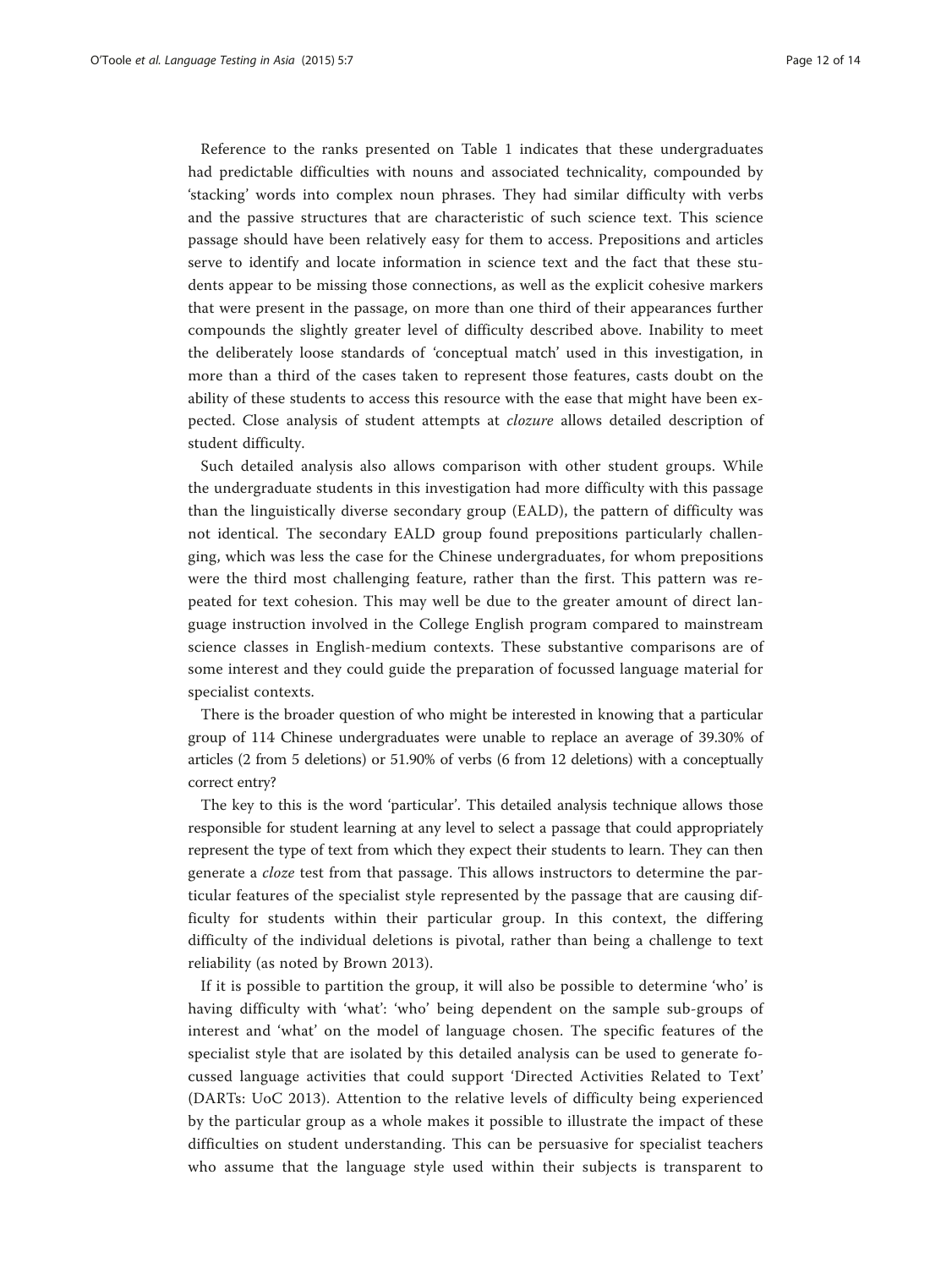<span id="page-12-0"></span>students and that learner difficulties arise only from conceptual difficulties or lack of application.

Detailed analysis of the entries that undergraduate students make into a cloze test based on a mid-secondary school passage exposes specific areas of difficulty that they might experience in their wider and more specialist reading. Such analysis indicates that their difficulties extend beyond predictable problems with technicality. Their difficulties appear greater than those of younger students in English-medium contexts.

More significantly, this investigation suggests that patterns of student error in replacing words deleted to form cloze tests may fruitfully reward detailed analysis.

#### Additional file

#### [Additional file 1:](http://www.languagetestingasia.com/content/supplementary/s40468-015-0015-3-s1.pdf) Appendices 1 and 2.

#### Competing interest

The authors declare that they have no competing interest.

#### Authors' contributions

All authors read and approved the final mauscript.

#### Author details

<sup>1</sup>University of Newcastle, Newcastle, Australia. <sup>2</sup>Southeast University, Nanjing, Jiangsu, China.

#### Received: 17 December 2014 Accepted: 20 April 2015 Published online: 16 May 2015

#### References

Absalom, D, & Golebiowski, Z. (2002). Tertiary literacy on the cusp. Australian Review of Applied Linguistics, 25(2), 5–17.

- Allan, HT, O'Driscoll, M, Simpson, V, & Shawe, J. (2013). Teachers' views of using e-learning for non-traditional students in higher education across three disciplines (nursing, chemistry and management) at a time of massification and increase diversity in higher education. Nurse Education Today, 33, 1068–1073.
- Allen, P, & Bennett, K. (2010). PASW statistics by SPSS: A practical guide, version 18.0. South Melbourne, VIC: Cengage Learning.
- Brown, JD. (2013). My twenty-five years of cloze testing research: So what? International Journal of Language Studies, 7(1), 1–32.

CIP. (2007). College English curriculum requirements. Beijing: Foreign Language Teaching and Research Press.

Connor, U., & Johns, A. M. (Eds.). (1990). Coherence in writing: Research and pedagogical perspectives. Alexandria VI: Teachers of English to Speakers of Other Languages.

Cooray, M. (1965). The English passive voice. English Language Teaching, 21(3), 203–210.

Crystal, D. (2000). Rediscover grammar. Harlow: Pearson Education.

Evans, S, & Green, C. (2007). Why EAP is necessary: a survey of Hong Kong tertiary students. Journal of English for Academic Purposes, 6(1), 3–17.

Fan, J.S. & Jin, Y. (2013). A survey of English language testing practice in China: the case of six examination boards. Language Testing in Asia, 3:7 doi:10.1186/2229-0443-3-7

- Fowler, Z. (2008). Negotiating the textuality of further education: issues of agency and participation. Oxford Review of Education, 34(4), 425–441.
- Gellert, AS, & Elbro, C. (2013). Cloze tests may be quick, but are they dirty? Development and preliminary validation of a cloze test of reading comprehension. Journal of Psychoeducational Assessment, 31(1), 16–28.
- Gerot, L, & Wignell, P. (1994). Making sense of functional grammar: An introductory workbook. Cammeray: Antipodean Educational Enterprises.
- Halliday, MAK. (1990). Some grammatical problems in scientific English. Australian Review of Applied Linguistics Series S, 6, 13–37.

Halliday, MAK, & Hasan, R. (1967). Cohesion in English (Vol. 9). London: Longman.

Hand, B, Yore, LD, Jagger, S, & Prain, V. (2010). Connecting research in science literacy and classroom practice: a review of science teaching journals in Australia, the UK and the United States, 1998-2008. Studies in Science Education, 46(1), 45-68. Heffernan, D, & Learmonth, MS. (2001). The world of science Book 3 (3rd ed.). South Melbourne: Pearson. Herbert, AJ. (1965). The structure of technical English. London: Longman.

Jiang, X, Napoli, RD, Borg, M, Maunder, R, Fry, H, & Walsh, E. (2010). Becoming and being an academic: the perspectives of Chinese staff in two research-intensive UK universities. Studies in Higher Education, 35(2), 155–170.

Jin, Y. (2014). The limits of language tests and language testing: challenges and opportunities facing the College English Test, in D. Coniam (Ed). English Language Education and Assessment: Recent developments in Hong Kong and the Chinese Mainland. (pp. 155-169). doi:10.1007/978-981-287-071-1\_10

Kess, JF. (1993). Psycholinguistics: Psychology, linguistics and the study of natural language. Amsterdam: John Benjamins. Kobayashi, M. (2002). Cloze tests revisited: exploring item characteristics with special attention to scoring methods. The Modern Language Journal, 86(4), 571–585.